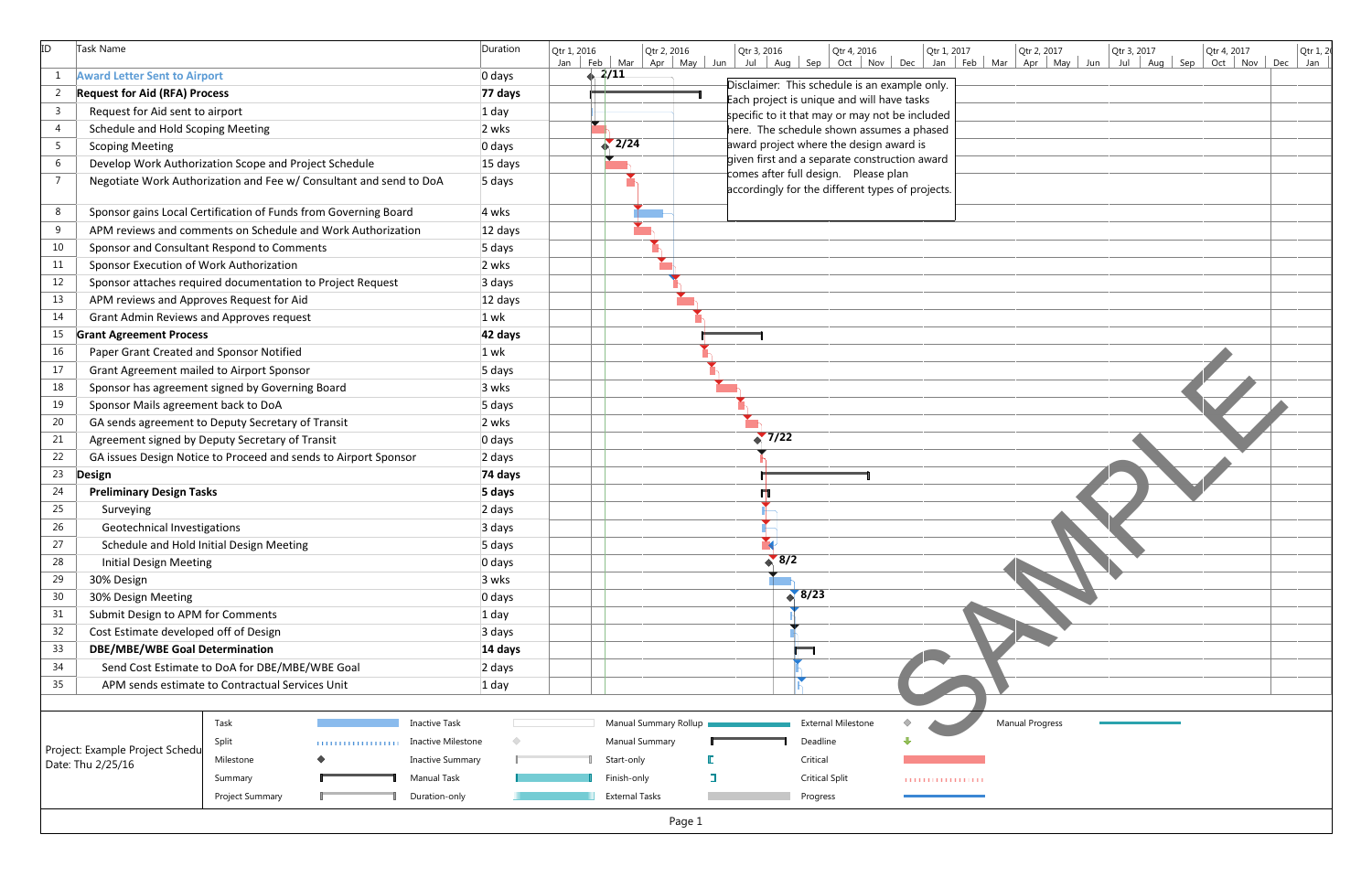| ID | Task Name                                    |                                                                      | Duration | Qtr 3, 2016<br>Qtr 2, 2016<br>Qtr 1, 2017<br>Qtr 2, 2017<br>Qtr 4, 2016<br>Qtr 3, 2017<br>Qtr 4, 2017<br>Qtr 1, 2016<br>Oct   Nov   Dec  <br>Jan Feb Mar Apr May Jun Jul Aug Sep<br>Jan Feb Mar Apr May Jun<br>Jul $\vert$ | Qtr 1, 2<br>Oct Nov Dec<br>Jan |
|----|----------------------------------------------|----------------------------------------------------------------------|----------|----------------------------------------------------------------------------------------------------------------------------------------------------------------------------------------------------------------------------|--------------------------------|
| 36 | CSU returns goal determination to APM        |                                                                      | 10 days  |                                                                                                                                                                                                                            |                                |
| 37 |                                              | APM sends goal determination to Sponsor                              | $1$ day  | Environmental Documentation: This schedule is                                                                                                                                                                              |                                |
| 38 | <b>Environmental Documentation</b>           |                                                                      | 29 days  | an example of most projects which need a                                                                                                                                                                                   |                                |
| 39 |                                              | Determine level of Environmental Document Required                   | 2 days   | Categorical Exclusion of some kind. This does                                                                                                                                                                              |                                |
| 40 |                                              | Environmental Documentation developed and submited to DoA            | 15 days  | not reflect the case for any project requiring a                                                                                                                                                                           |                                |
| 41 |                                              | DoA Reviews and Responds to Environmental Documentation              | 12 days  | full Environmental Assessment or greater level of                                                                                                                                                                          |                                |
| 42 | 60% Design                                   |                                                                      | 2 wks    | effort.                                                                                                                                                                                                                    |                                |
| 43 |                                              | Submit Design to APM for Comments w/ CSPP                            | 0 days   | $\sqrt{9/7}$                                                                                                                                                                                                               |                                |
| 44 |                                              | APM sends comments For CSPP back to Sponsor                          | 3 days   |                                                                                                                                                                                                                            |                                |
| 45 |                                              | Sponsor/Consultant sends 7460 and CSPP w/ APM Comments to FAA using  | 40 days  |                                                                                                                                                                                                                            |                                |
|    | OE/AAA                                       |                                                                      |          |                                                                                                                                                                                                                            |                                |
| 46 | 90% Design                                   |                                                                      | 2 wks    |                                                                                                                                                                                                                            |                                |
| 47 | 90% Design Meeting                           |                                                                      | 0 days   | 9/26                                                                                                                                                                                                                       |                                |
| 48 | Submit Design to APM for Comments            |                                                                      | 0 days   | 9/26                                                                                                                                                                                                                       |                                |
| 49 | <b>Final Design</b>                          |                                                                      | $1$ wk   |                                                                                                                                                                                                                            |                                |
| 50 | Review of Design by APM                      |                                                                      | 12 days  |                                                                                                                                                                                                                            |                                |
| 51 | <b>Bid Process</b>                           |                                                                      | 60 days  |                                                                                                                                                                                                                            |                                |
| 52 |                                              | Develop Work Authorization for CA/RPR and negotiate with Consultant; | 2 wks    |                                                                                                                                                                                                                            |                                |
|    | Submit to DoA with Updated Schedule          |                                                                      |          |                                                                                                                                                                                                                            |                                |
| 53 |                                              | APM reviews and comments on Updated Schedule and Work Authorization  | 12 days  |                                                                                                                                                                                                                            |                                |
|    |                                              |                                                                      |          |                                                                                                                                                                                                                            |                                |
| 54 |                                              | Sponsor and Consultant Respond to Comments                           | 3 days   |                                                                                                                                                                                                                            |                                |
| 55 | Sponsor Execution of Work Authorization      |                                                                      | 3 wks    |                                                                                                                                                                                                                            |                                |
| 56 | Advertise project                            |                                                                      | 2 days   |                                                                                                                                                                                                                            |                                |
| 57 | Hold Pre-Bid Meeting                         |                                                                      | 5 days   |                                                                                                                                                                                                                            |                                |
| 58 | <b>Bid Period</b>                            |                                                                      | 2 wks    |                                                                                                                                                                                                                            |                                |
| 59 |                                              | Publish Meeting Minutes and Respond to RFIs                          | 2 wks    |                                                                                                                                                                                                                            |                                |
| 60 | Review bids/proposals                        |                                                                      | 5 days   |                                                                                                                                                                                                                            |                                |
| 61 | Determine bid winner                         |                                                                      | 0 days   | $\binom{11}{28}$                                                                                                                                                                                                           |                                |
| 62 |                                              | Sponsor gains approval from Governing Board to award construction    | 4 wks    |                                                                                                                                                                                                                            |                                |
|    |                                              | contract and requests Certification of Local Funds for Construction  |          |                                                                                                                                                                                                                            |                                |
| 63 |                                              | <b>Construction Grant Modification and Approval Process</b>          | 41 days  |                                                                                                                                                                                                                            |                                |
| 64 |                                              | Sponsor requests Grant Modification for Construction                 | $1$ day  |                                                                                                                                                                                                                            |                                |
| 65 | Construction Request for Aid sent to Sponsor |                                                                      | 3 days   |                                                                                                                                                                                                                            |                                |
| 66 |                                              | Request for Aid documentation uploaded to Partner Connect            | 5 days   |                                                                                                                                                                                                                            |                                |
| 67 | APM reviews package and forwards to GA       |                                                                      | 12 days  |                                                                                                                                                                                                                            |                                |
| 68 | GA reviews package                           |                                                                      | 3 days   |                                                                                                                                                                                                                            |                                |
|    |                                              |                                                                      |          |                                                                                                                                                                                                                            |                                |
|    |                                              | <b>Inactive Task</b><br>Task                                         |          | <b>Manual Progress</b><br>Manual Summary Rollup<br>External Milestone                                                                                                                                                      |                                |
|    | Project: Example Project Schedu              | Split<br><b>Inactive Milestone</b><br>.                              |          | <b>Manual Summary</b><br>Deadline                                                                                                                                                                                          |                                |
|    | Date: Thu 2/25/16                            | <b>Inactive Summary</b><br>Milestone                                 |          | Critical<br>Start-only                                                                                                                                                                                                     |                                |
|    |                                              | Manual Task<br>Summary                                               |          | Finish-only<br><b>Critical Split</b><br>.                                                                                                                                                                                  |                                |
|    |                                              | Project Summary<br>Duration-only                                     |          | <b>External Tasks</b><br>Progress                                                                                                                                                                                          |                                |
|    |                                              |                                                                      |          | Page 2                                                                                                                                                                                                                     |                                |

| Dec   | Qtr 1, 2017<br>Feb<br><b>Jan</b> | Mar | Qtr 2, 2017<br>Apr<br>May                                                                                                                                                                                                                           | Jun | Qtr 3, 2017<br>Jul | Aug | Sep | Qtr 4, 2017<br>Oct | <b>Nov</b> | Dec | Qtr 1, 2<br>Jan |
|-------|----------------------------------|-----|-----------------------------------------------------------------------------------------------------------------------------------------------------------------------------------------------------------------------------------------------------|-----|--------------------|-----|-----|--------------------|------------|-----|-----------------|
|       | effort.                          |     | Environmental Documentation: This schedule is<br>an example of most projects which need a<br>Categorical Exclusion of some kind. This does<br>not reflect the case for any project requiring a<br>full Environmental Assessment or greater level of |     |                    |     |     |                    |            |     |                 |
|       |                                  |     |                                                                                                                                                                                                                                                     |     |                    |     |     |                    |            |     |                 |
|       |                                  |     |                                                                                                                                                                                                                                                     |     |                    |     |     |                    |            |     |                 |
|       |                                  |     |                                                                                                                                                                                                                                                     |     |                    |     |     |                    |            |     |                 |
|       |                                  |     |                                                                                                                                                                                                                                                     |     |                    |     |     |                    |            |     |                 |
| 11/28 |                                  |     |                                                                                                                                                                                                                                                     |     |                    |     |     |                    |            |     |                 |
|       |                                  |     |                                                                                                                                                                                                                                                     |     |                    |     |     |                    |            |     |                 |
|       |                                  |     | Manual Progress                                                                                                                                                                                                                                     |     |                    |     |     |                    |            |     |                 |
|       | .                                |     |                                                                                                                                                                                                                                                     |     |                    |     |     |                    |            |     |                 |
|       |                                  |     |                                                                                                                                                                                                                                                     |     |                    |     |     |                    |            |     |                 |